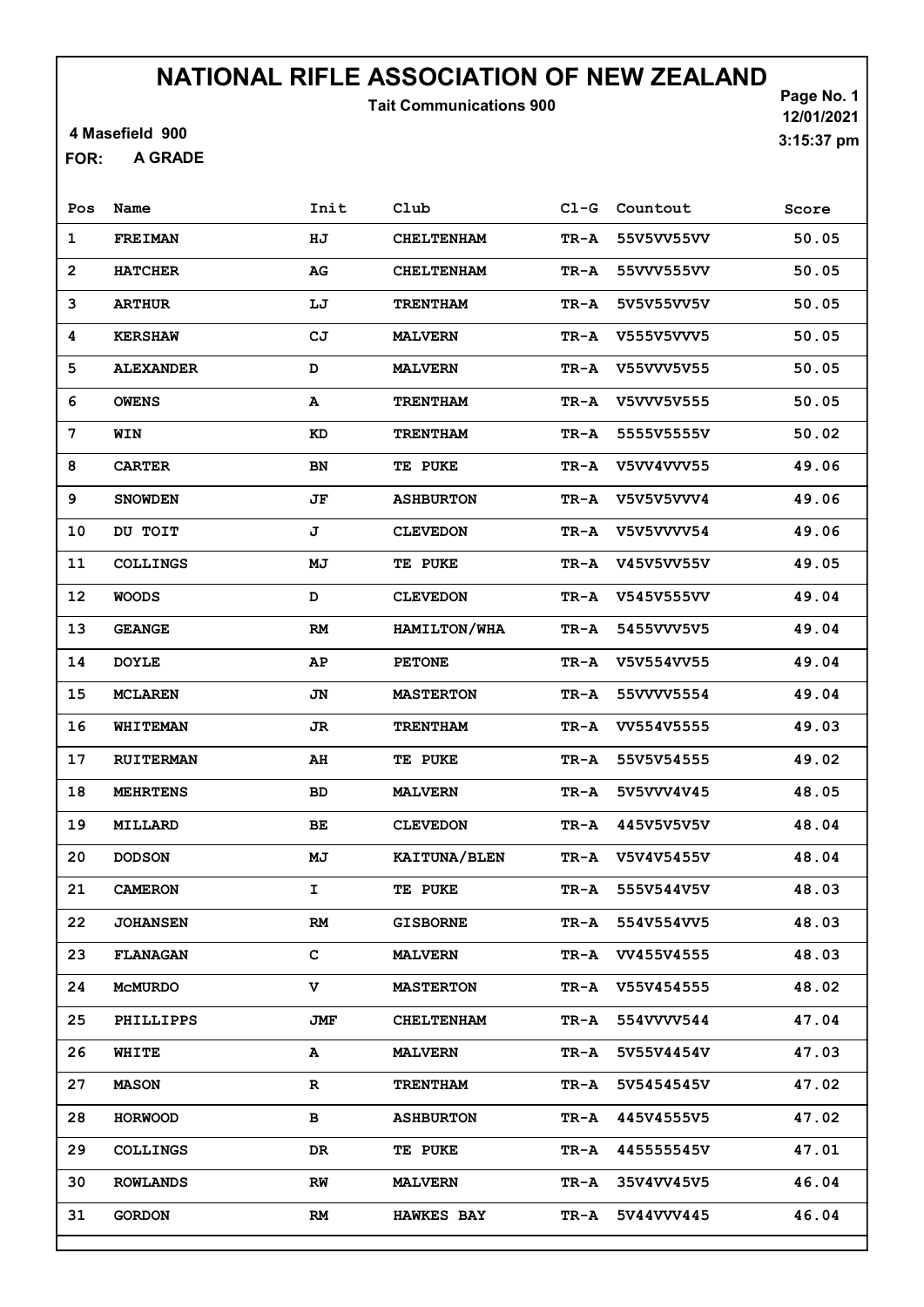| <b>Tait Communications 900</b><br>4 Masefield 900<br>A GRADE<br><b>FOR:</b> |                |      |                  |        |            | Page No. 2<br>12/01/2021<br>3:15:37 pm |
|-----------------------------------------------------------------------------|----------------|------|------------------|--------|------------|----------------------------------------|
| Pos                                                                         | Name           | Init | Club             | $C1-G$ | Countout   | Score                                  |
| 32                                                                          | <b>MCMURDO</b> | J    | <b>MASTERTON</b> | TR-A   | 5445457444 | 44.01                                  |
| 33                                                                          | WHITEMAN       | OВ   | <b>MASTERTON</b> | TR-A   | 43544544V5 | 43.01                                  |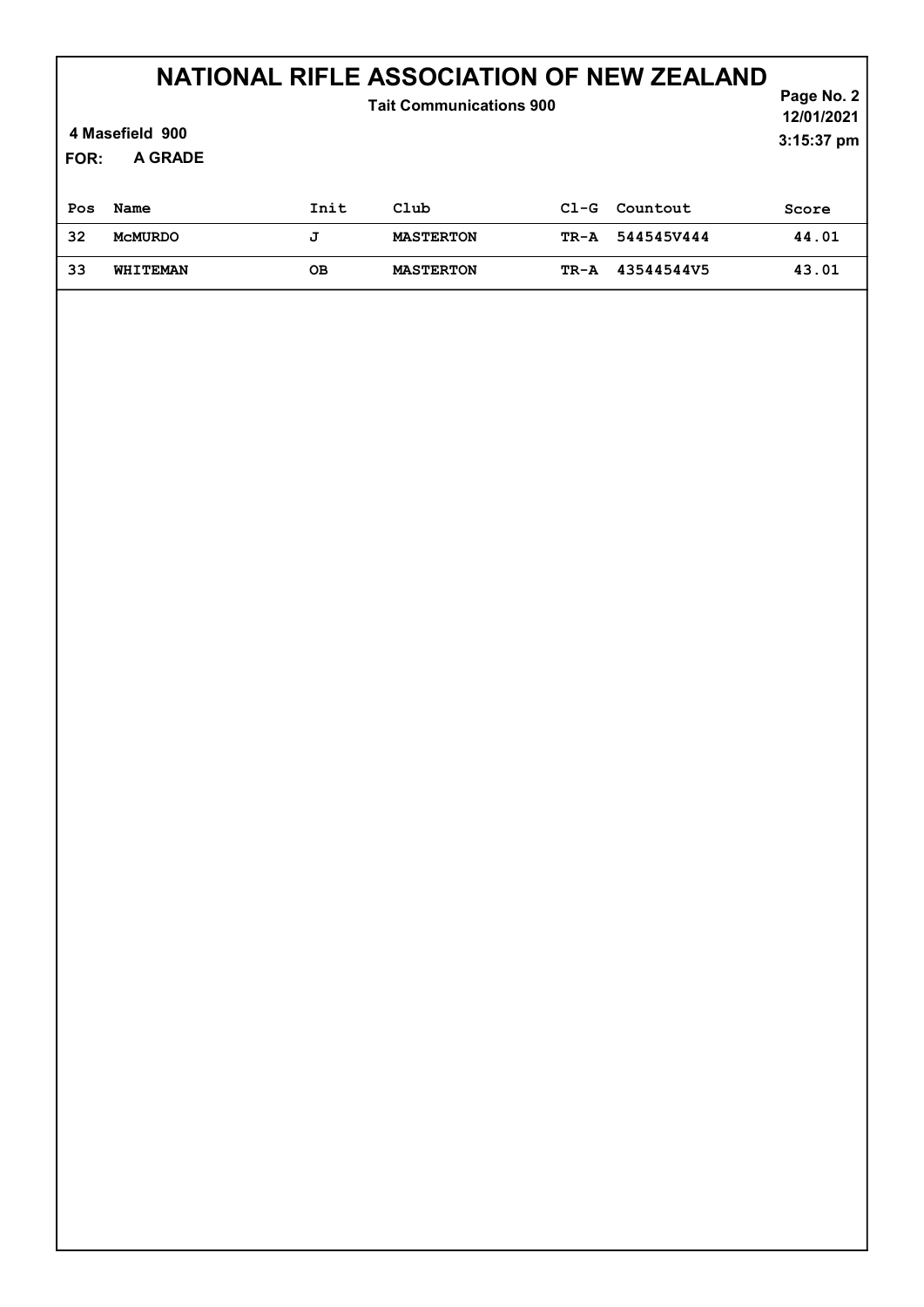Tait Communications 900

4 Masefield 900

B GRADE FOR:

Page No. 3 12/01/2021 3:15:37 pm

| Pos            | Name             | Init         | Club              | $C1-G$ | Countout   | Score |
|----------------|------------------|--------------|-------------------|--------|------------|-------|
| $\mathbf{1}$   | <b>MARSHALL</b>  | LD           | <b>HAWKES BAY</b> | $TR-B$ | 55VV45VVV5 | 49.05 |
| $\overline{2}$ | <b>DENT</b>      | AL           | <b>PETONE</b>     | TR-B   | 55V45V555V | 49.03 |
| 3              | <b>HOUGHTON</b>  | LS           | <b>CLEVEDON</b>   | TR-B   | 5V4545VVVV | 48.05 |
| 4              | <b>MARTIN</b>    | <b>BJ</b>    | <b>TRENTHAM</b>   | $TR-B$ | 5554VV54VV | 48.04 |
| 5              | <b>FINCHAM</b>   | D            | <b>HAWKES BAY</b> | $TR-B$ | 554V55455V | 48.02 |
| 6              | <b>RIDDLE</b>    | G            | <b>CLEVEDON</b>   | $TR-B$ | 5V5V554455 | 48.02 |
| 7              | TIDSWELL         | PA           | <b>CHELTENHAM</b> | $TR-B$ | 55V55455V4 | 48.02 |
| 8              | <b>MCKEE</b>     | к            | <b>KARORI</b>     | $TR-B$ | 4V4VV5455V | 47.04 |
| 9              | <b>DIKMENLI</b>  | S            | <b>TRENTHAM</b>   | $TR-B$ | 44VV455V45 | 46.03 |
| 10             | <b>BALL</b>      | JW           | TE PUKE           | TR-B   | 4455VV4V45 | 46.03 |
| 11             | <b>SNOWDEN</b>   | M            | <b>ASHBURTON</b>  | $TR-B$ | V4454V5455 | 46.02 |
| 12             | LEITE            | $\mathbf{R}$ | <b>CLEVEDON</b>   | $TR-B$ | 5444V55V54 | 46.02 |
| 13             | <b>WHYTE</b>     | $\mathbf C$  | KAITUNA/BLEN      | $TR-B$ | 5V4545V544 | 46.02 |
| 14             | <b>GILCHRIST</b> | $\mathbf R$  | <b>OAMARU</b>     | $TR-B$ | VV445V44V4 | 45.04 |
| 15             | <b>CHEESEMAN</b> | J            | <b>CLEVEDON</b>   | $TR-B$ | 5V45544V44 | 45.02 |
| 16             | LANE             | M            | <b>OTOROHANGA</b> | $TR-B$ | 5V55553354 | 45.01 |
| 17             | <b>RIDDLE</b>    | S            | <b>CLEVEDON</b>   | $TR-B$ | V44V444V54 | 44.03 |
| 18             | <b>DICK</b>      | DK           | KAITUNA/BLEN      | $TR-B$ | 45454V4444 | 43.01 |
| 19             | <b>BUCKLEY</b>   | ME           | TE PUKE           | $TR-B$ | 4434554445 | 42.00 |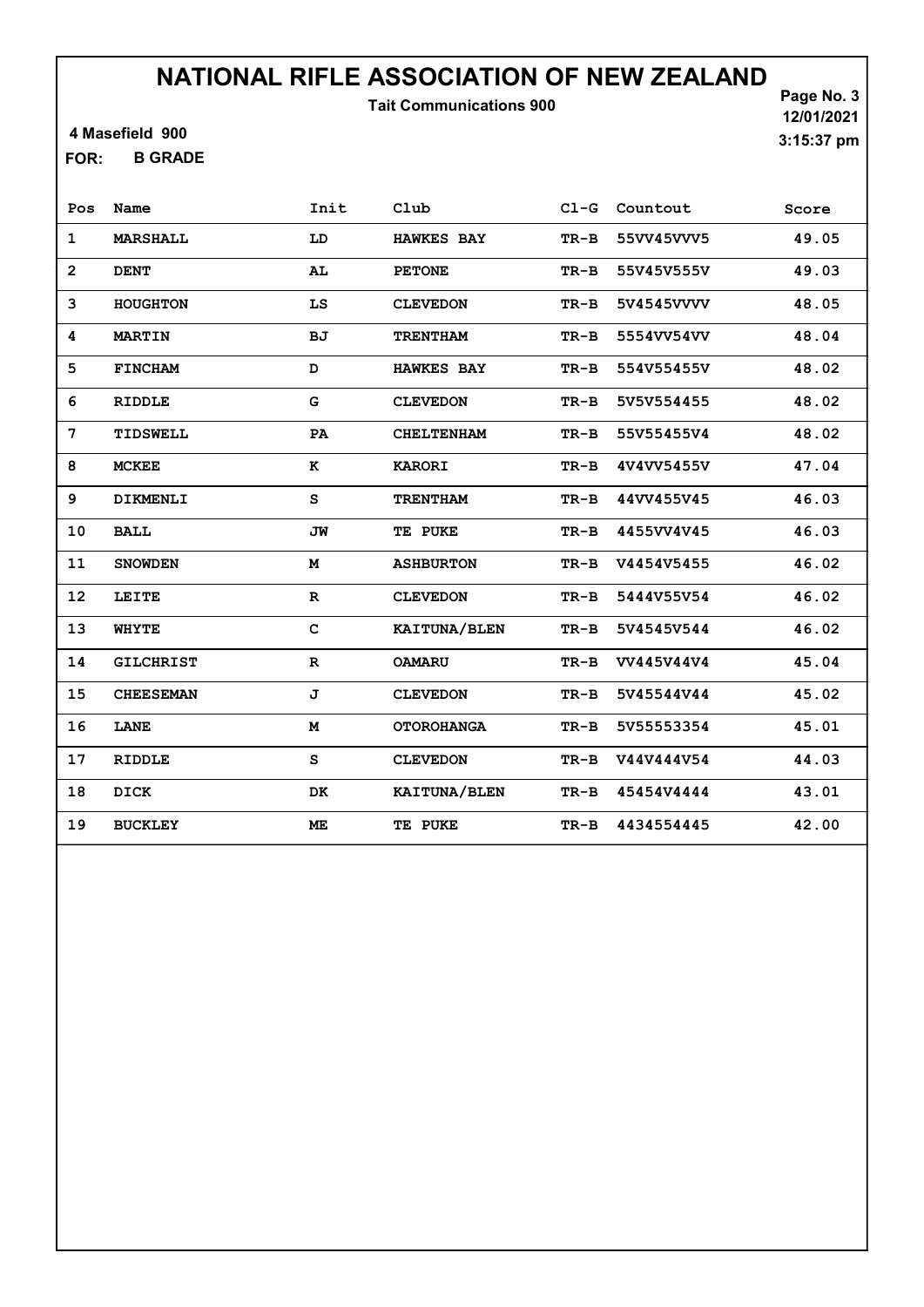Tait Communications 900

4 Masefield 900

C GRADE FOR:

Page No. 4 12/01/2021 3:15:37 pm

| Pos            | Name           | Init | Club              | $C1-G$ | Countout   | Score |
|----------------|----------------|------|-------------------|--------|------------|-------|
| 1              | <b>GORE</b>    | т    | <b>TRENTHAM</b>   | TR-C   | 4V55555545 | 48.01 |
| $\overline{2}$ | <b>KERSHAW</b> | SL   | <b>MALVERN</b>    | TR-C   | 4455V54V5V | 47.03 |
| 3              | <b>CAMERON</b> | S    | TE PUKE           | TR-C   | 43V5554VVV | 46.04 |
| 4              | WAKELING       | J    | <b>CLEVEDON</b>   | TR-C   | 54444V455V | 45.02 |
| 5              | <b>SCOBIE</b>  | J    | <b>OTOROHANGA</b> | TR-C   | V55V445444 | 45.02 |
| 6              | <b>ELLIS</b>   | S    | <b>CHELTENHAM</b> | TR-C   | 5545444V54 | 45.01 |
| 7              | <b>BROWN</b>   | SW   | <b>PETONE</b>     | TR-C   | V4VVV44453 | 44.04 |
| 8              | <b>DRAKE</b>   | AE   | <b>TARANAKI</b>   | TR-C   | 44V4434444 | 40.01 |
| 9              | <b>PETZEN</b>  | D    | <b>TRENTHAM</b>   | TR-C   | 5354555440 | 40.00 |
| 10             | <b>FLEMING</b> | JA   | <b>ASHBURTON</b>  | TR-C   | V304445543 | 37.01 |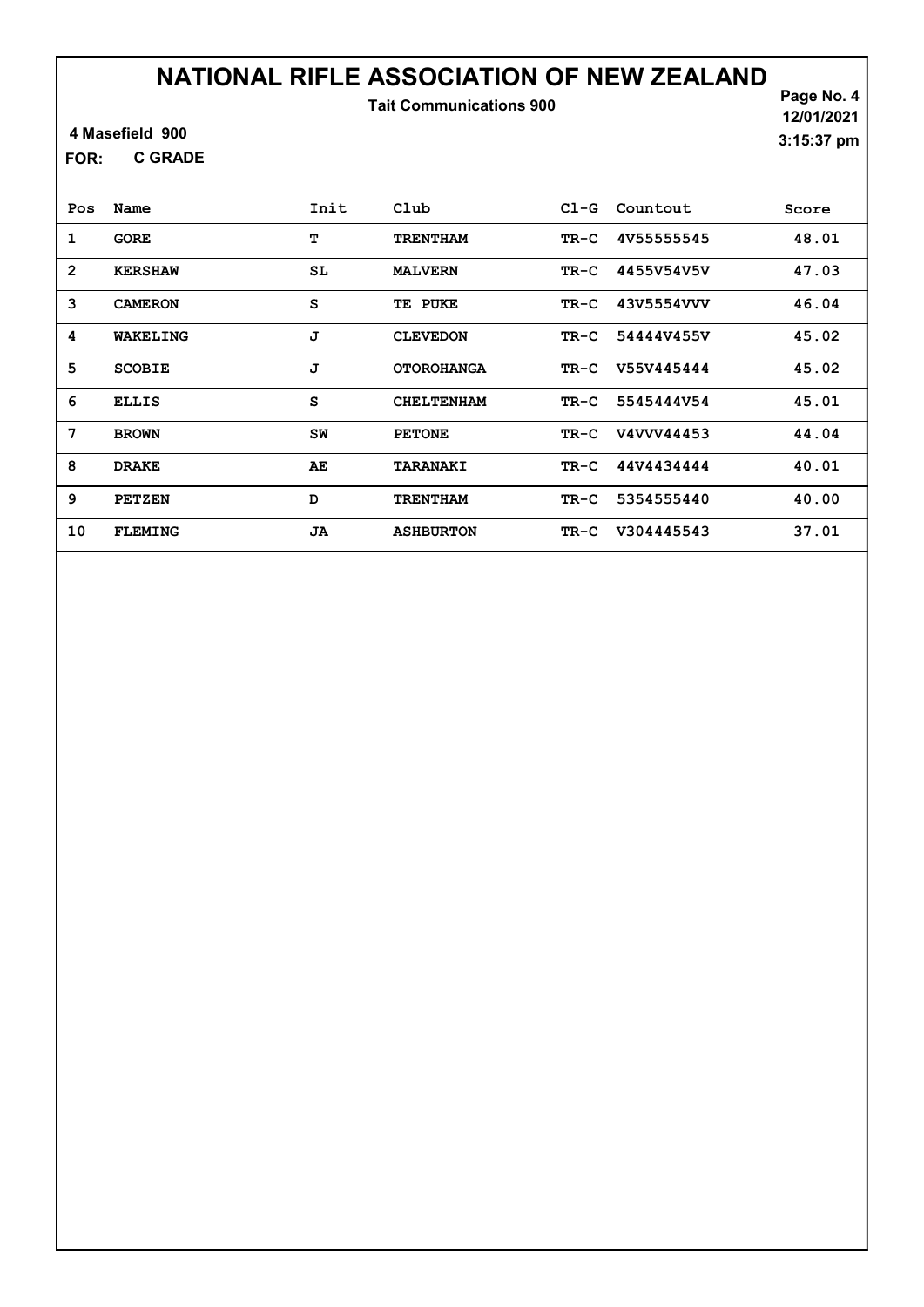| <b>Tait Communications 900</b><br>4 Masefield 900<br><b>T GRADE</b><br>FOR: |                     |      |                 |        |            | Page No. 5<br>12/01/2021<br>3:15:37 pm |
|-----------------------------------------------------------------------------|---------------------|------|-----------------|--------|------------|----------------------------------------|
| Pos                                                                         | Name                | Init | Club            | $C1-G$ | Countout   | Score                                  |
| 1                                                                           | <b>DARRALL</b>      | F    | <b>TRENTHAM</b> | TR-T   | 444V5444V5 | 44.02                                  |
| $\overline{2}$                                                              | <b>VAN RENSBURG</b> | L    | <b>CLEVEDON</b> | TR-T   | 4V33V44V53 | 41.03                                  |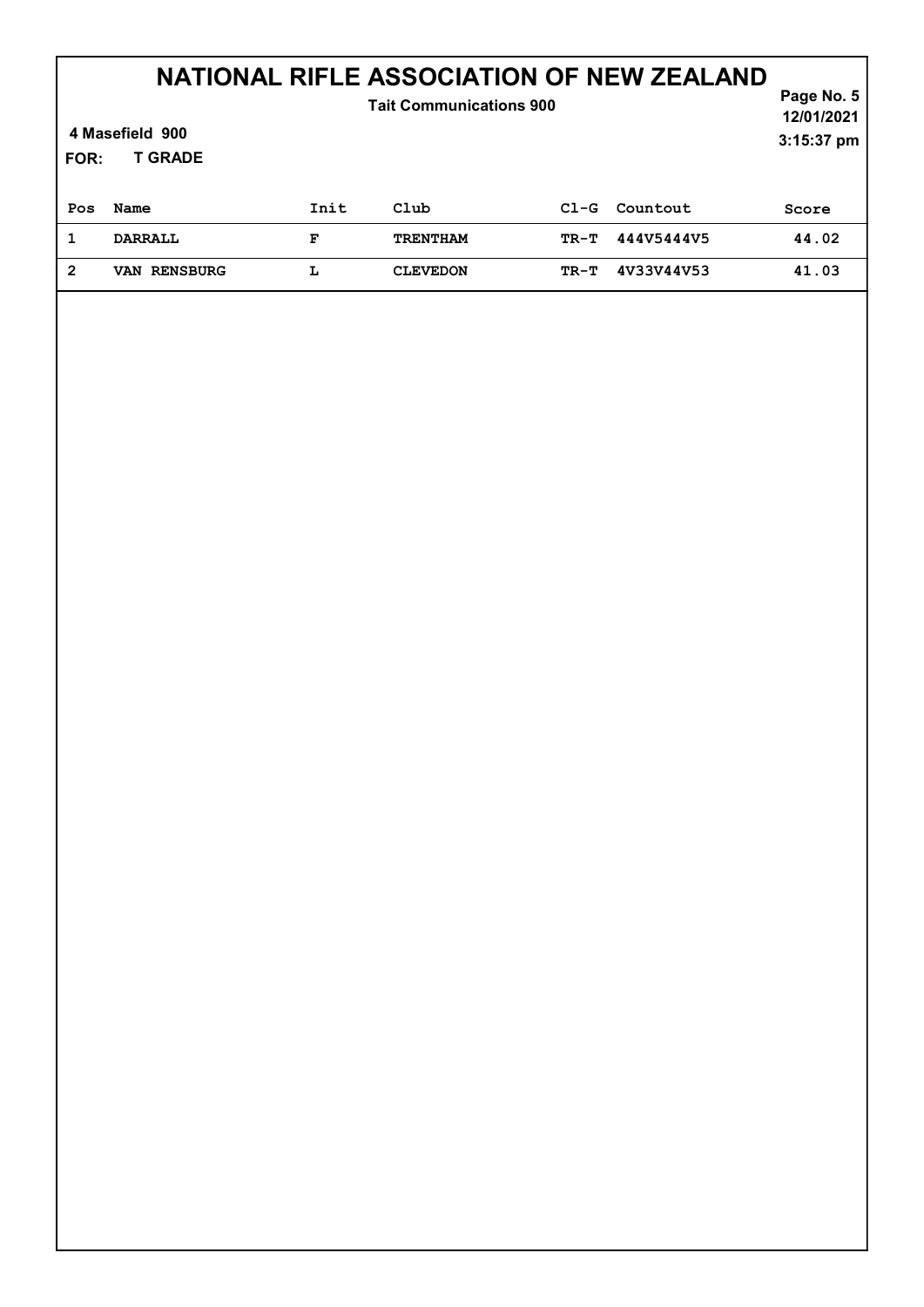| <b>Tait Communications 900</b><br>4 Masefield 900<br><b>CFT CLASS</b><br>FOR: |                |            |                   |                    |       |  |
|-------------------------------------------------------------------------------|----------------|------------|-------------------|--------------------|-------|--|
| Pos                                                                           | Name           | Init       | Club              | Countout<br>$C1-G$ | Score |  |
| 1                                                                             | <b>SMITH</b>   | <b>GRH</b> | <b>MALVERN</b>    | CFTR-056655655X6   | 55.01 |  |
| $\overline{2}$                                                                | <b>SNOWDEN</b> | c          | <b>ASHBURTON</b>  | CFTR-0545566555X   | 52.01 |  |
| 3                                                                             | LINDSAY        | в          | <b>HAWKES BAY</b> | CFTR-054645X545X   | 50.02 |  |
| 4                                                                             | <b>DUTHIE</b>  | M          | <b>TRENTHAM</b>   | CFTR-05554536665   | 50.00 |  |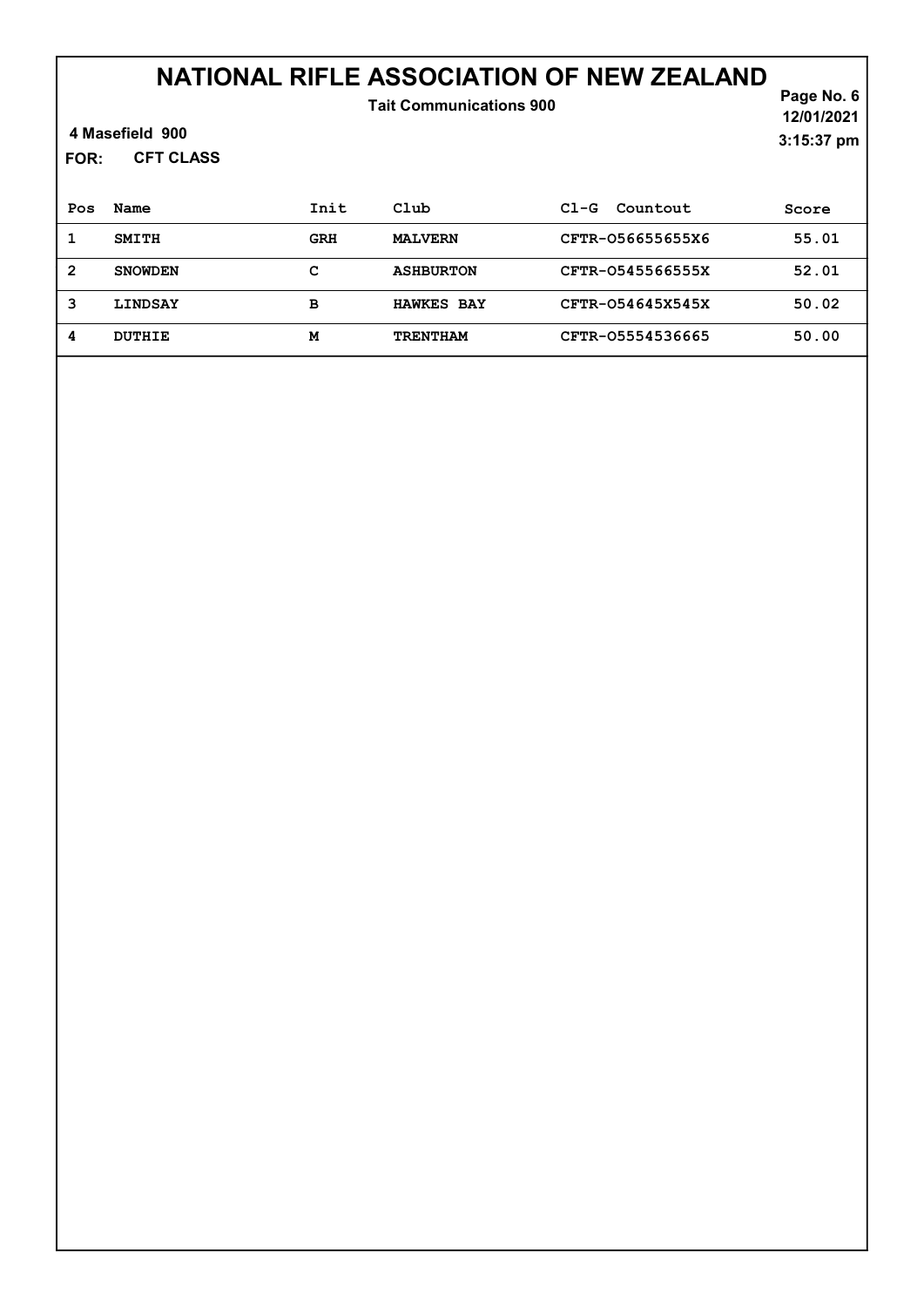Tait Communications 900

4 Masefield 900

FO CLASS FOR:

Page No. 7 12/01/2021 3:15:37 pm

| Pos            | Name              | Init        | Club              | $C1-G$ | Countout   | Score |
|----------------|-------------------|-------------|-------------------|--------|------------|-------|
| $\mathbf 1$    | <b>CHUI</b>       | M           | <b>ASHBURTON</b>  | $FO-O$ | 66XX6X6XXX | 60.06 |
| $\overline{2}$ | <b>HUNT</b>       | C           | <b>KARORI</b>     | $FO-O$ | 6X6XX6XX66 | 60.05 |
| 3              | <b>MCLAY</b>      | S           | TE PUKE           | $FO-O$ | 666666XXXX | 60.04 |
| 4              | <b>GRIMSEY</b>    | L           | <b>ASHBURTON</b>  | $FO-O$ | 6656XXXXX6 | 59.05 |
| 5              | <b>KAPENE</b>     | S           | <b>GISBORNE</b>   | $FO-O$ | 6X6X6566X6 | 59.03 |
| 6              | <b>KERRIDGE</b>   | $\mathbf R$ | TE PUKE           | $FO-O$ | 66X6665X66 | 59.02 |
| 7              | <b>MEEHAN</b>     | D           | <b>CLEVEDON</b>   | $FO-O$ | 6566666X66 | 59.01 |
| 8              | <b>HUGHES</b>     | IR          | <b>CHELTENHAM</b> | $FO-O$ | 656X5X66XX | 58.04 |
| 9              | <b>BARKHUIZEN</b> | S           | <b>CLEVEDON</b>   | $FO-O$ | X65XX56X66 | 58.04 |
| 10             | <b>DUCKETT</b>    | <b>FM</b>   | <b>MASTERTON</b>  | $FO-O$ | XX6X5666X5 | 58.04 |
| 11             | <b>MAY</b>        | <b>IS</b>   | <b>WHANGAREI</b>  | $FO-O$ | 6666X66556 | 58.01 |
| 12             | <b>HOWL</b>       | SB          | <b>CHELTENHAM</b> | $FO-O$ | X56X6565X6 | 57.03 |
| 13             | <b>SUBRITZKY</b>  | M           | <b>KARORI</b>     | $FO-O$ | 4XX665X56X | 56.04 |
| 14             | <b>TEAGUE</b>     | SP          | TE PUKE           | $FO-O$ | 666XX55646 | 56.02 |
| 15             | <b>NEAL</b>       | PA          | <b>CLEVEDON</b>   | $FO-O$ | 66546X5X56 | 55.02 |
| 16             | <b>MOFFATT</b>    | SK          | <b>CLEVEDON</b>   | $FO-O$ | 5555645456 | 50.00 |
| 17             | <b>MOSES</b>      | MK          | <b>CLEVEDON</b>   | $FO-O$ | 5565554446 | 49.00 |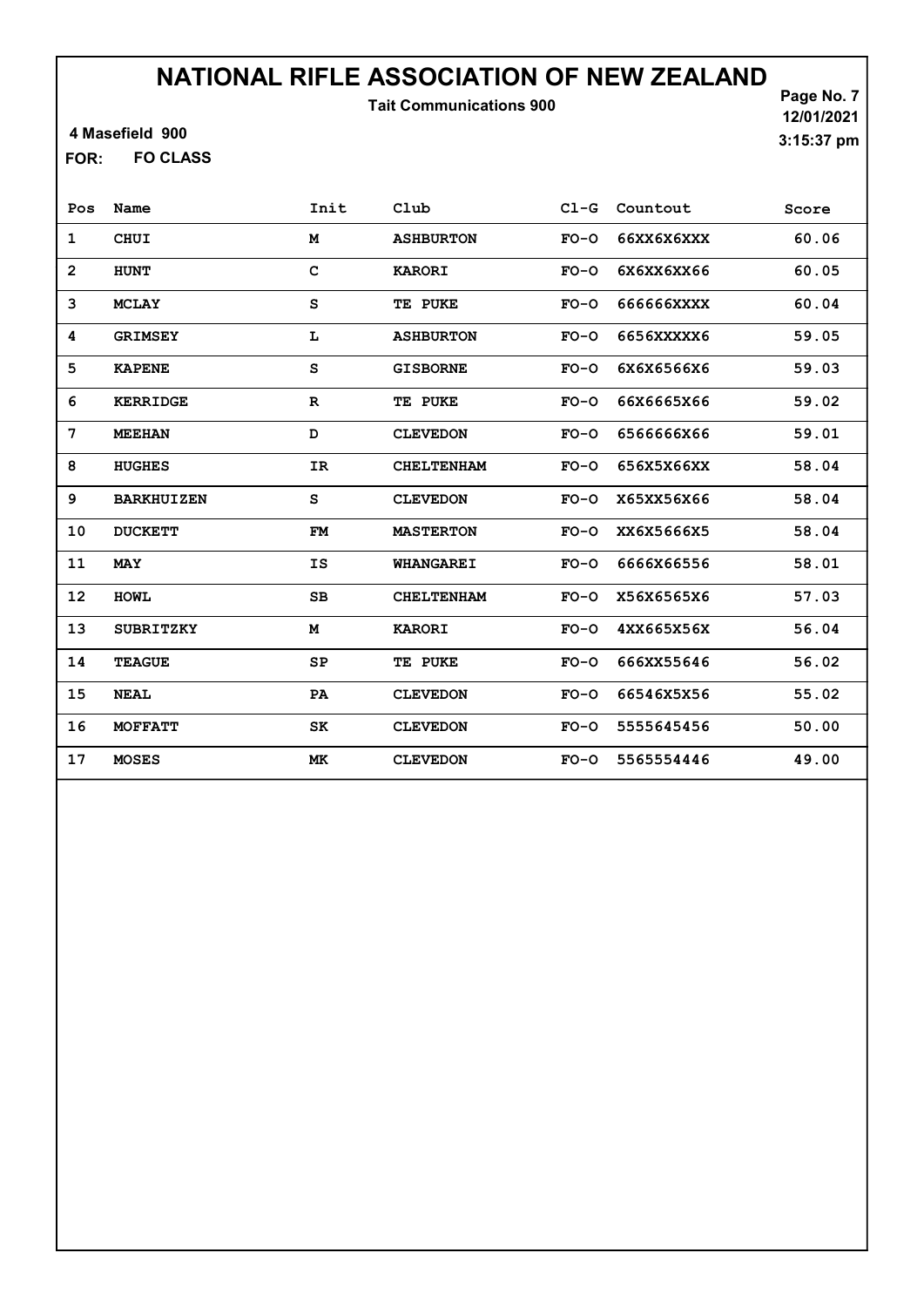| FOR: | NATIONAL RIFLE ASSOCIATION OF NEW ZEALAND<br><b>Tait Communications 900</b><br>4 Masefield 900<br><b>FPR CLASS</b> |      |                  |        |                  |       |
|------|--------------------------------------------------------------------------------------------------------------------|------|------------------|--------|------------------|-------|
| Pos  | Name                                                                                                               | Init | Club             | $C1-G$ | Countout         | Score |
| 1    | <b>SMITH</b>                                                                                                       | DM   | <b>ASHBURTON</b> |        | FPR-0 X5XX56X655 | 56.04 |
|      |                                                                                                                    |      |                  |        |                  |       |